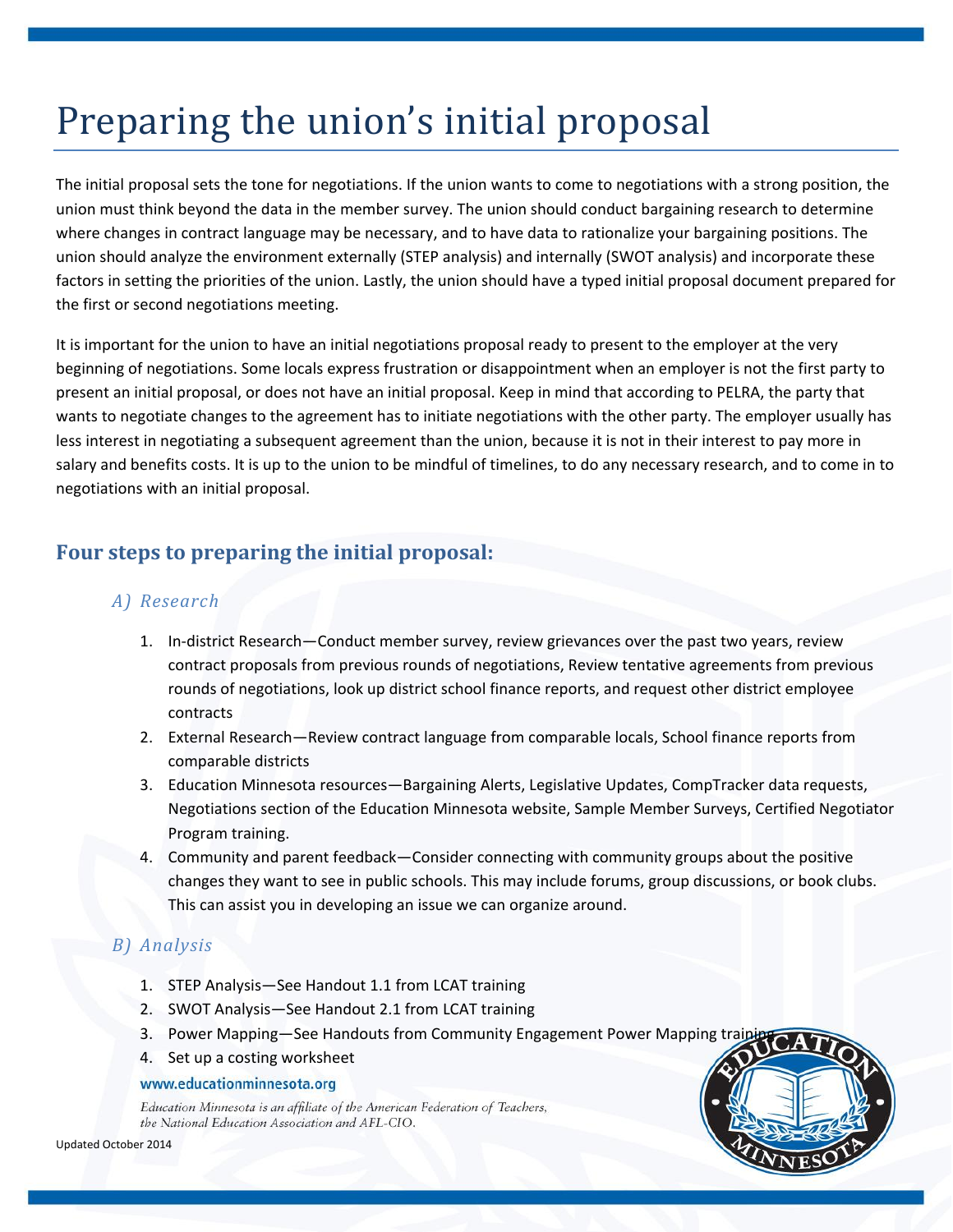## *C) Planning and prioritizing issues—Use the SWOT and STEP analysis to help you determine:*

- 1. The self-interest of the community and the school district in contract negotiations
- 2. Issues that have support with our members
- 3. Issues that we can build support with the community

#### *D) Writing the proposal*

- 1. Bulleted discussion topics
- 2. Crafting the desired contract language

## **Planning and prioritizing issues**

When picking our priorities in bargaining, we need to look at which issues are achievable and are going to help build our power as a union. We conduct a SWOT analysis to have a realistic look at the strengths, weaknesses, opportunities and threats to our union. We conduct a STEP analysis to look at the social, technological, economic and political environment. The STEP analysis helps us to identify the self-interest of our community and the school district decisionmakers. We do power mapping to determine who has the power to make favorable decisions, and to plot out who has influence with them.

## *A) Categorizing your wish List*

With that in mind, think about the preliminary list of potential issues you developed in the process of conducting your bargaining research, and start to categorize your wish list.

- Do you have reason to believe the district may have the same issue?
- Which issues have the most widespread support among our members?
- Which issues have the most widespread support among our community?
- Which issues can we build the most support among members and the community? (Think about the tenets of picking an organizing issue. A good organizing issue is deeply felt, widely felt, result in real improvement, is winnable, and builds our power.)

Put item on your wish list into three piles: **Pile 1)** 3 or 4 major interests that a settlement should include, including at least one good organizing issue; **Pile 2)** District will agree to this or the district shares the issue; **Pile 3)** This would be nice to have, but this is not a good organizing issue.

## *B) Finalizing your list of issues*

We recommend that you narrow your list to 5 to 10 issues. Keep in mind that the initial proposal sets the tone for negotiations. If you propose too many issues, the union looks unreasonable. It is a cue to the district that you are going to pick apart everything and you are prepared to be adversarial at the table. If you propose only 1 or 2 issues, you can look like a pushover, and you have nothing to trade or leverage if the district comes in with many unreasonable proposals.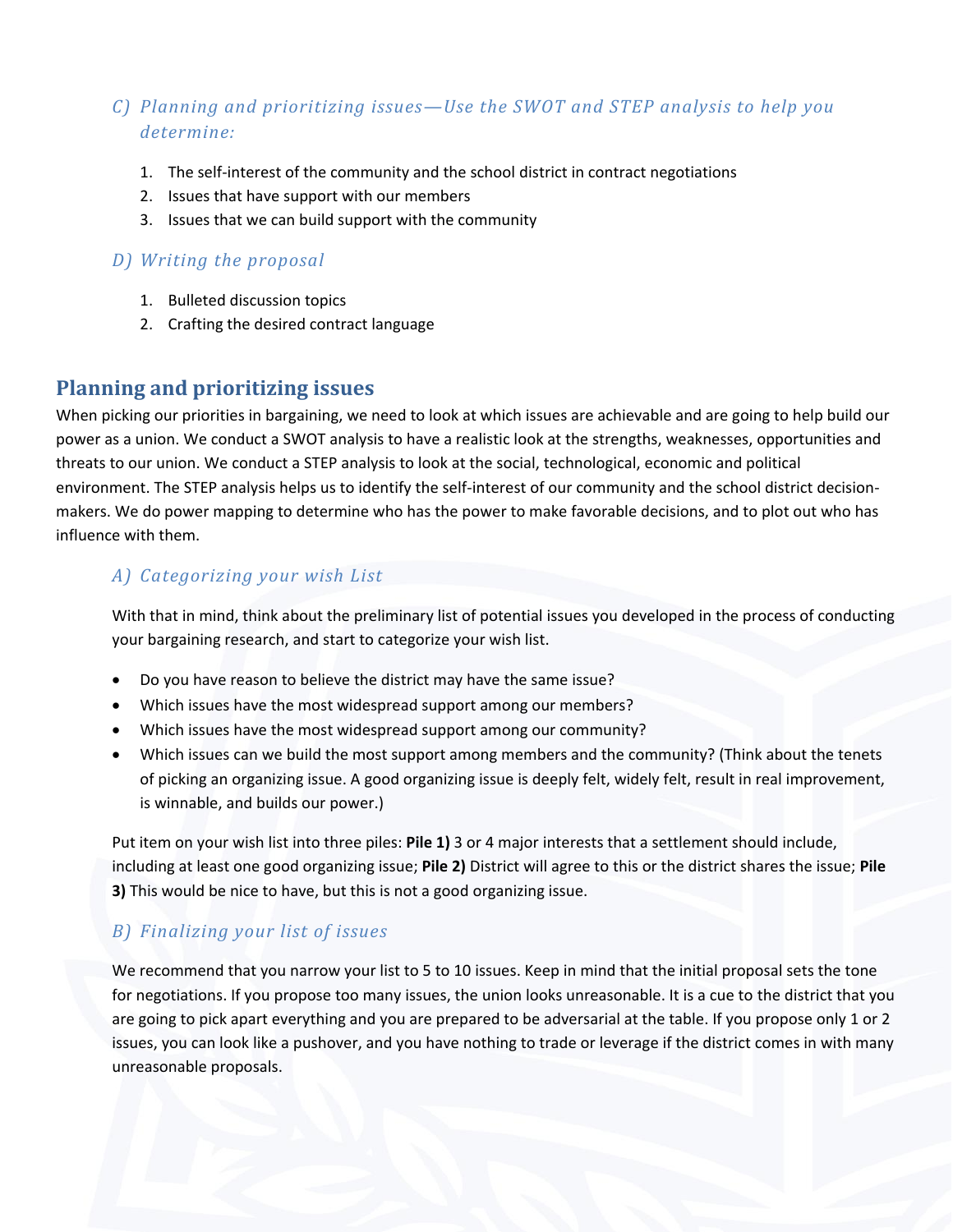If you are having difficulty narrowing your wish list to fewer than 10 issues, completely discard the issues in Pile 2. Remember, our top priorities are issues that are widely and deeply felt by the membership, that make good organizing issues with the community. If they are issues that are nice to have, but are not deal breakers if you can't have them, then they're not priorities to your union.

#### *C) If the negotiations process is your sole vehicle for addressing issues*

We know that in some locals, particularly in some smaller locals, the negotiations process is typically the union's vehicle for resolving issues with the employer. This sometimes can have unfortunate results. For example, issues may not be addressed for many months (even years) because negotiations only happens once every two to three years. Also, contract negotiations may become extended because you are addressing all the issues that have come up in the past two years all at one time. If this is true for your local, we would strongly encourage you to work with your field staff. Your field staff can assist you in setting up a union structure that will streamline your negotiations process and enable you to address issues as they happen. Possible structures include regularly scheduled meet and confer meetings, a standing labor management committee, and a grievance committee or member rights advocates (MRA) committee.

## **Writing the proposal**

There are three styles of writing initial proposals.

#### *A) Writing proposed contract language*

The most common way of writing an initial proposal is to craft the desired contract language, and strikethrough existing contract language to be deleted, and **bold** or underline language you wish to add.

#### *When is this method beneficial?*

This method is beneficial when you are editing current contract language. Grievances frequently occur because of unclear or imprecise contract language. If you wish to make a section of your contract clearer and more concise, it is best to write the new contract language you wish to see in the contract.

## *B) Topical bullet points*

Another way to write an initial proposal is to summarize the topic you wish to discuss in a bullet point. Instead of several pages of rewritten contract language, you present one sheet of paper with a bulleted list of the topics you wish to discuss.

#### *When is this method beneficial?*

You may have issues that you think require some significant discussion. Or you may have issues where there are several potential resolutions that would be satisfactory to members. Presenting a proposal in this way encourages discussion, and can lead to collaboration and creative problem solving.

## *C) A blend*

There are no rules stating you have to write your proposal one way or another. If it makes sense to include some of each type of proposal, do it.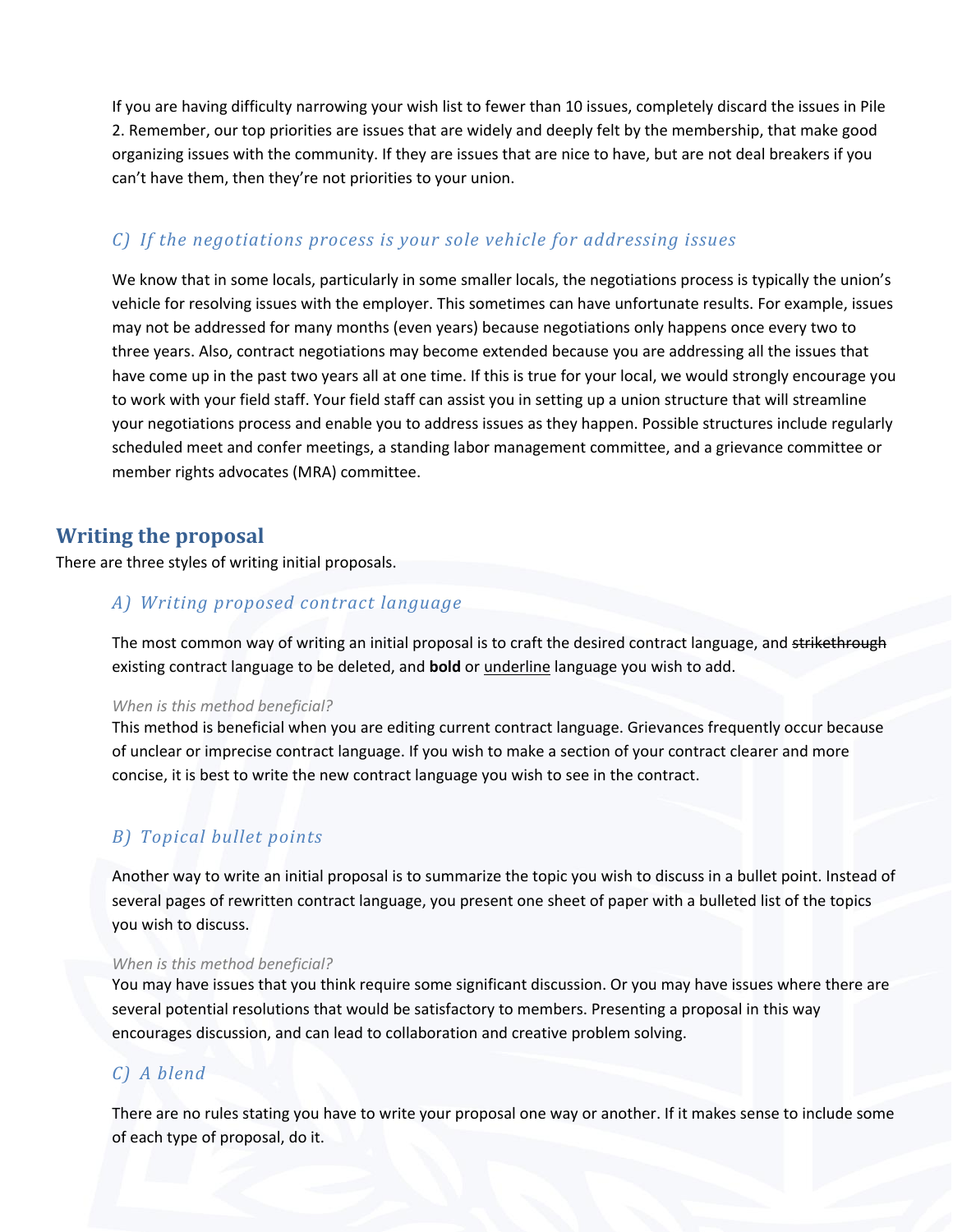Using an Issue Organizers (attached) is one way to organize your proposal. An issue organizer allows the team to simply summarize the topic and issue, the existing contract language (if any), the problem that the proposal aims to address, the goal of the language, and the specific proposal. It also includes a summary of an alternative position and the union's bottom line.

## **How to Write Contract Language**

Drafting strong contract language is a critical piece of the negotiations process. It is important that the drafted contract language achieve the result intended by the negotiators. The language should be written so that an arbitrator will understand the meaning of the contract provision as you have intended it to mean. It may be helpful to use the contract language search tool on the Education Minnesota website for ideas on how to

#### *Be specific*

The negotiations team needs to have a deep understanding of what the problem is. Our members may identify problems that need to be addressed like "unmanageable workload" or "not enough mentoring and training." In those situations, we recommend that negotiators get more details from members about what specifically is unmanageable about the workload, and find out if members have concrete ideas that would improve the situation. Using this information, negotiators can flesh out what specifically needs to be changed, and frame contract language so that those changes are enforceable.

When writing contract language, the language should be clear, precise, and mean what it says, and says what it means. Avoid imprecise words like "may," "normally," and "reasonable." These imprecise words give the employers the discretion to determine when they "may" follow the contract and what is "reasonable." Every contract clause and proposal should be scrutinized from the perspective of its enforceability should it someday have to be tested before an arbitrator.

#### *Coordinate the new language with existing contract language and state and federal law*

Contract language may take on new meaning in combination with state and federal laws. Additionally, arbitrators look at the contract as a whole when interpreting contract language. It is a good idea to review your contract in the context of the proposed language, to eliminate any conflicts and to ensure that the meaning of your proposed language is not muddied by other existing contract language.

#### *Review the proposal*

We recommend that you have several people, including your Education Minnesota field staff, review your initial proposals before presenting the proposals to the employer. The best situation is for all of your reviewers to have the same interpretation of the language as you do. The attached checklist, called "Reviewing your proposal," will help guide the reviewer in providing feedback on the contract language.